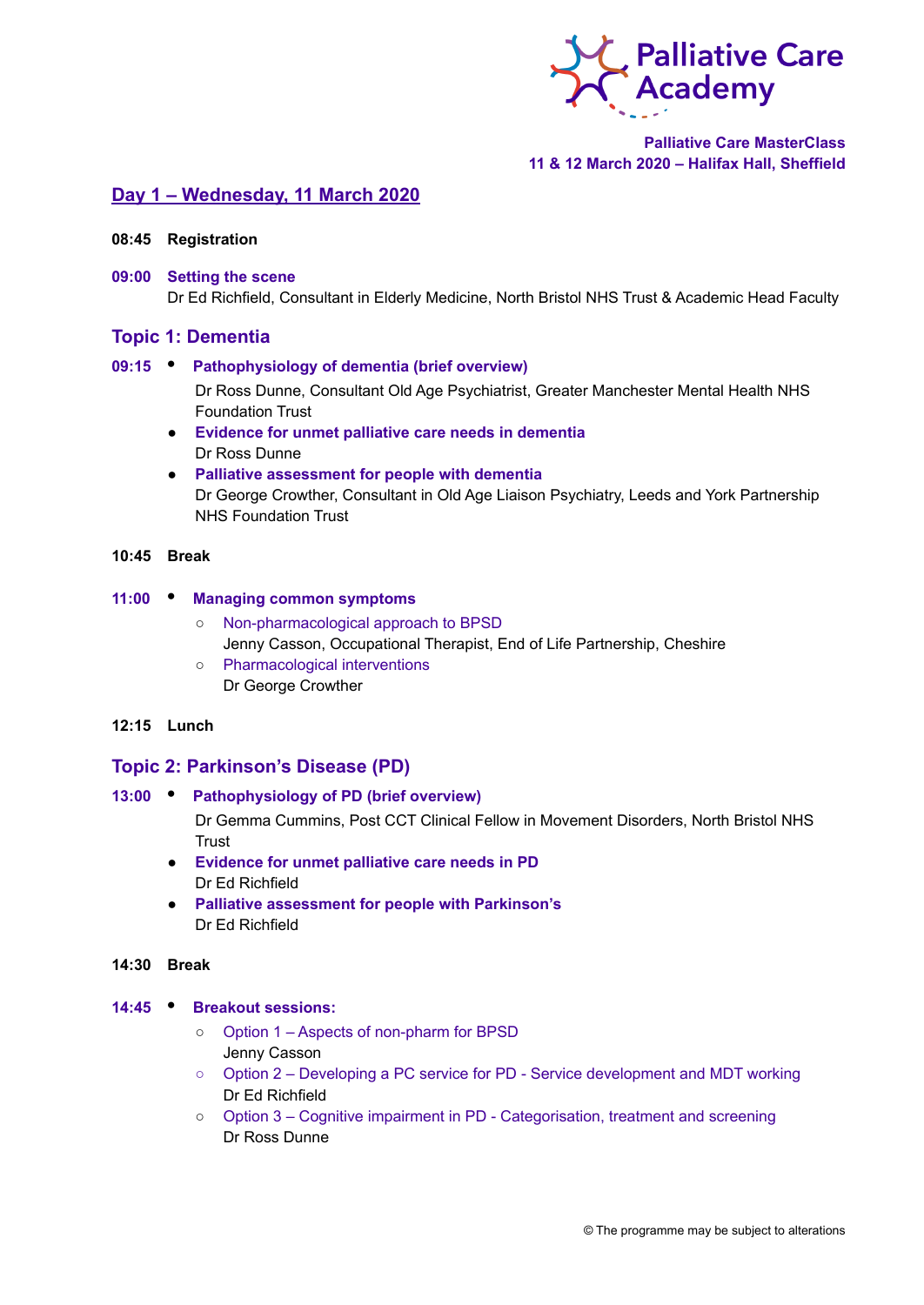

**Palliative Care MasterClass 11 & 12 March 2020 – Halifax Hall, Sheffield**

#### **15:30 • Managing common symptoms**

Dr Ed Richfield

- **To Include:**
- Pain
- Urinary symptoms
- Swallowing difficulty
- Identification to terminal phase
- Managing PD medications in the terminal phase
- **17:00 Q&A from the day**
- **17:30 Close for day 1**
- **19:15 Pre dinner drinks and networking dinner**

# **Day 2 – Thursday, 12 March 2020**

- **08:30 Registration**
- **08:45 Welcome and overview day 2 objectives**

# **Topic 3: Multiple Sclerosis (MS)**

- **09:00 • MS pathophysiology, unmet needs and spasticity** Dr Siva Nair, Consultant Neurologist, Sheffield Teaching Hospitals NHS Foundation Trust
- **10:00 • Dysphagia**

Sean White, Home Enteral Feed Dietitian, Sheffield Teaching Hospitals NHS Foundation Trust

**10:30 Break**

### **11:00 • Palliative assessments for people with MS and managing common symptoms**

Dr Eleanor Smith, Consultant in Palliative Medicine, Sheffield Teaching Hospitals NHS Foundation Trust & Dr Laura McTague, Consultant in Palliative Medicine and Medical Lead, St Luke's Hospice Sheffield

## **To include:**

- Holistic assessment
- Complex symptom control including pain
- **12:30 Lunch**